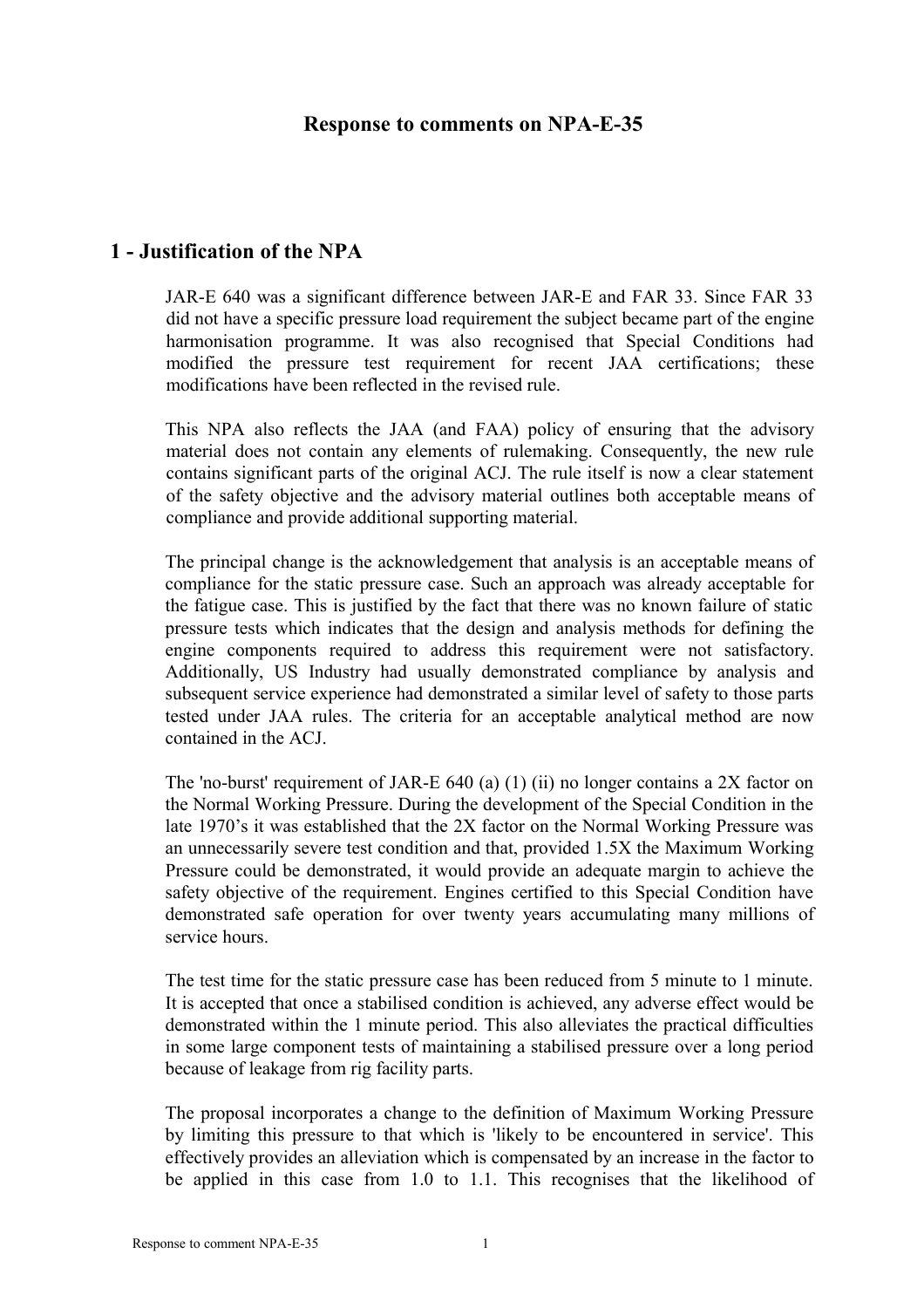encountering the extreme conditions are sufficiently remote to be discounted for the purpose of this rule.

The definitions of the pressures which need to be considered have been rewritten to aid clarity and also included the 'Notes' contained in the original ACJ.

When the parts are cast, welded or made of composite material, paragraph 2.1 (d) of current ACJ E 640 is now covered by the new requirement of JAR-E 640  $(c)(1)$ addressing minimum material properties and adverse geometry.

Paragraph 2.2 of current ACJ E 640 addressing deflection measurements is now covered under the new requirements of JAR-E 640 (a)(1) on distortion and associated ACJ E 640 in paragraph  $(2)(a)$ .

Paragraph 2.6 of current ACJ E 640 addressed « oil tank ». More general wording was proposed in paragraph (1)(d) of new ACJ E 640.

The words « pressure loads of any other type which cannot be regarded as being satisfactorily substantiated in the Engine Endurance Test » found in current JAR-E 640 (b) were not retained. The 150 hour test of JAR-E 740 was not designed to test the pressure loads. The new requirements of JAR-E 640 considers any pressure load with the addition of other loads. The deletion of these words makes the requirements more severe.

Paragraph (a) of the current JAR-E 640 rule was deleted because it was recognised as being procedural in nature and adequately covered by normal certification practice. JAR-E is not a procedural code and should not specify the working methods between the applicant and the authority.

## **2 - Economic impact analysis**

The proposal does not change fundamentally the current JAR-E rules as they were interpreted and applied. It clarifies the safety objective, ensures that there is no rulemaking by advisory material and reflects the current certification practice. Therefore, no adverse economic impact is anticipated.

## **3 - Comments received during the circulation of the NPA**

Comments were received from the following organisations :

- Authorities of Canada, Denmark, Germany and United Kingdom
- AECMA, ECOGAS, SBAC and Snecma

#### **4 - Response to comments**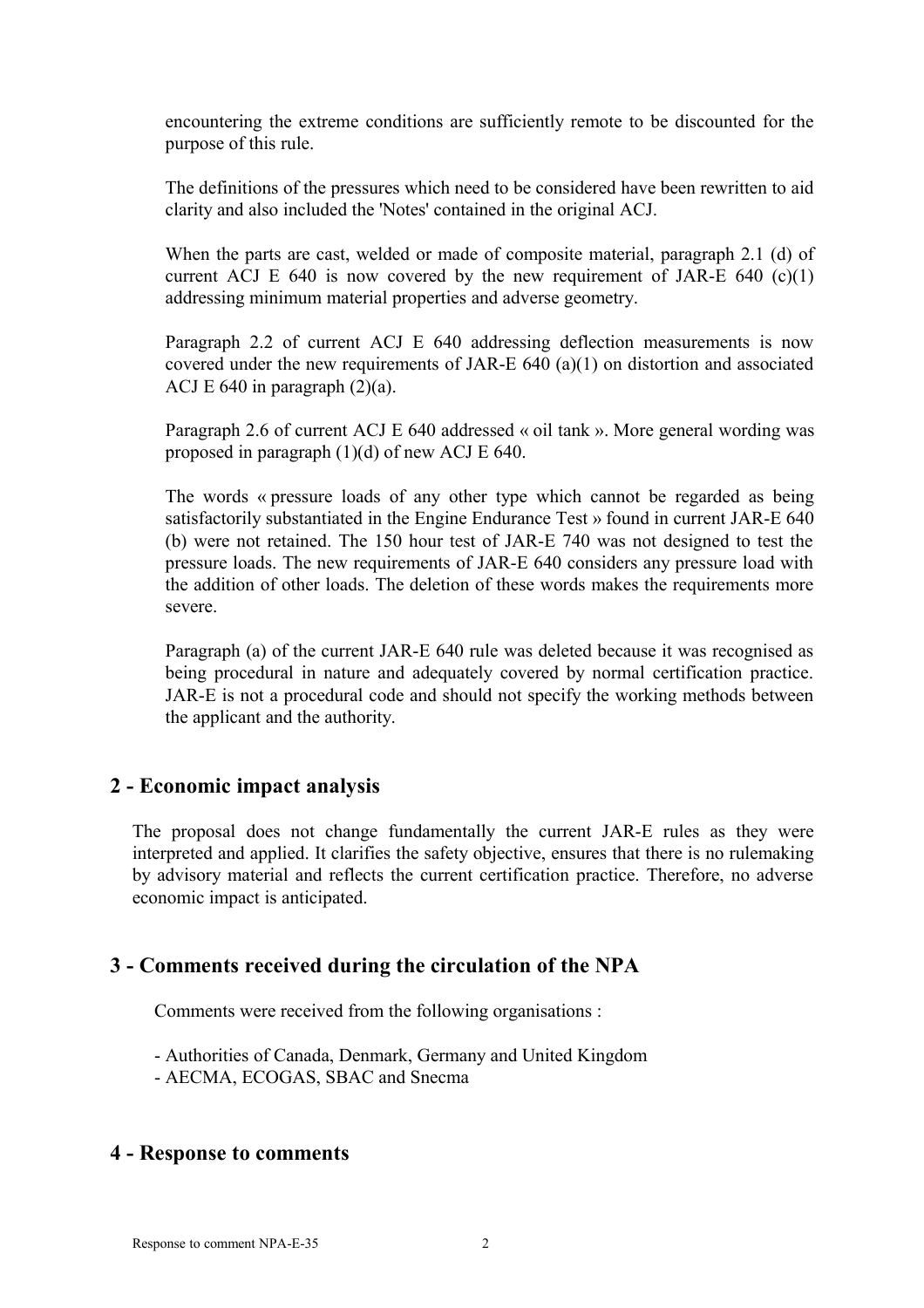Five commenters approved the proposal.

One commenter, although supporting the proposal, requested additional explanation and justification in order to have a full understanding of the rationale behind the proposals and for providing an historic record to justify the changes. This was agreed : the justification part of the NPA was improved.

One commenter suggested to retain the current paragraph JAR-E 640 (a). This was rejected as explained in the justification of the NPA.

One commenter requested justification for deletion of the words « pressure loads of any other type which cannot be regarded as being satisfactorily substantiated in the Engine Endurance Test ». This was added to the justification part of the NPA.

One commenter suggested to retain, in the proposed paragraph JAR-E 640 (b), the words « safe fatigue life » as found in current JAR-E 640 (b). Because the new rule addresses only critical parts, the « safe » aspect would appear in JAR-E 515 (a). However, the comment was accepted for clarity and having a clear pass / fail criteria for JAR-E 640 (b). This same commenter questioned whether any fatigue scatter factors are to be applied as described in paragraph 3.4 of current ACJ E 640. The comment was retained and a new paragraph  $(3)(c)$ in ACJ E 640 was proposed.

One commenter noted that the alleviation to the 2.0 times pressure requirements from the current paragraph 2.1 (b) of the ACJ E 640 did not cover all aspects of the Equivalent Safety Finding (ESF) approved on many engine certification programmes. This ESF allowed for waiving the ultimate load test based on extrapolation of the proof test. This was in fact necessary for complying with current rule which only considered « tests ». This proposal allows tests, analysis or combination..

One commenter suggested to reinstate the equivalent of paragraph 2.1 (d) of the current ACJ E 640 (cast and welded parts) and to include composite materials. It is considered that the new JAR-E 640 (c)(1) covers these issues. The justification of the NPA was improved.

One commenter requested a justification for the change in test duration (1 minute instead of 5) and for the removal of the deflection measurements. This is done in the justification of the NPA and this is consistent with current certification practice.

One commenter requested a justification for deletion of reference to oil tanks (which can be found in paragraph 2.6 of current ACJ E 640). Paragraph (1)(d) of proposed ACJ E 640 was changed to address the comment.

One commenter suggested to change the sub-title of the proposed JAR-E 640 (b) from « fatigue pressure loads » to « cyclic pressure loads ». This was not agreed because the intent was to address « fatigue ».

One commenter found that the proposed JAR-E  $640$  (a)(1)(iii) and (2)(iii) were not consistent (« normal working pressure » or « maximum possible pressure ») and proposed to change (a)(2)(iii) into « maximum working pressure ». This was not agreed because in the first case (JAR-E 640 (a)(1)) the rule is addressing the normal operation, when in the